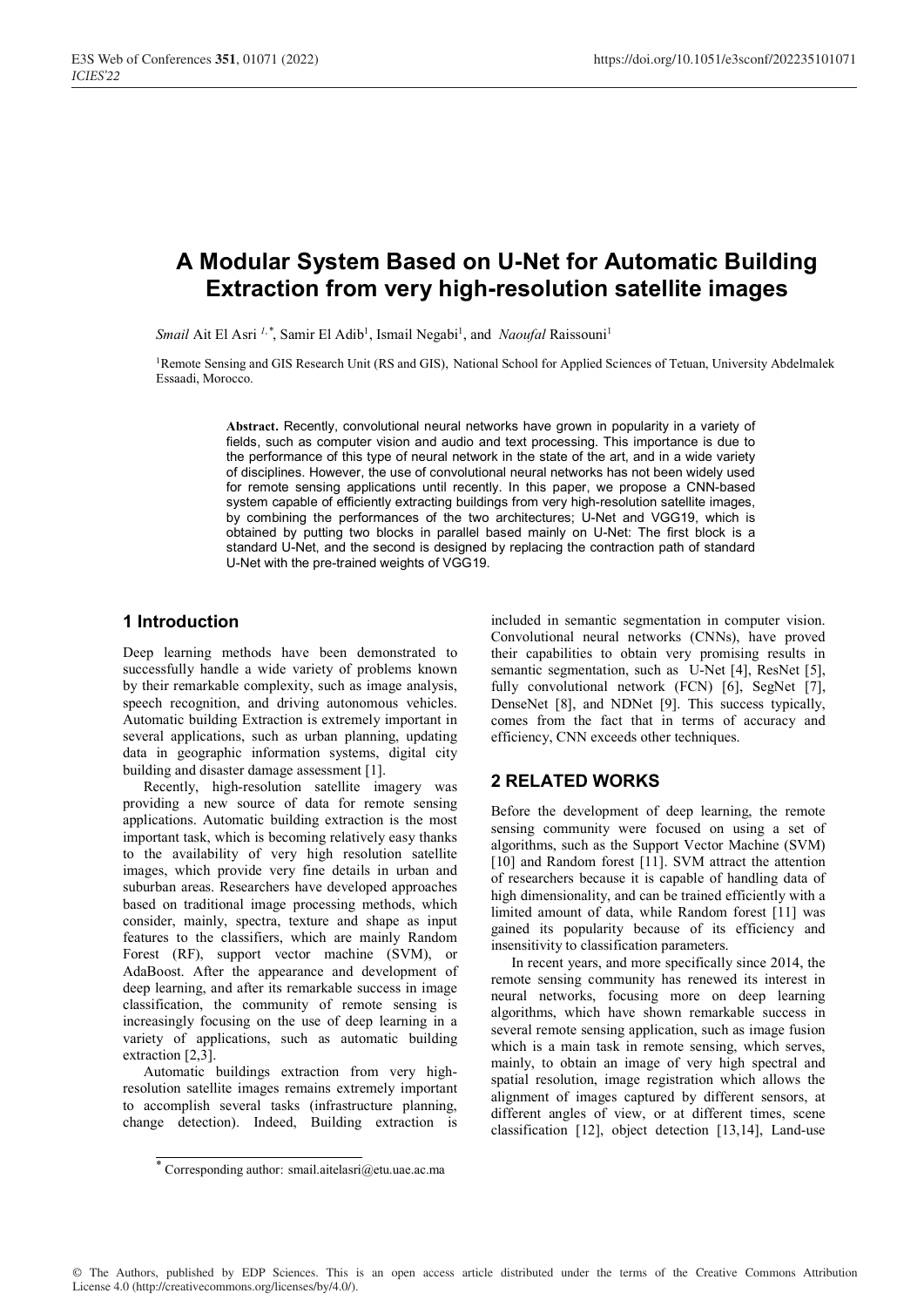and land-cover (LULC) classification, semantic segmentation, which is relatively easy thanks to the appearance and development of deep CNNs, and objectbased image analysis [15].

Building extraction from very high-resolution satellite images is a complex remote sensing task, it is an important task for urban planning, urban change detection, and urbanization monitoring [16]. Works are done in the direction of improving the efficiency of building extraction on satellite images using convolutional neural networks. CNNs can efficiently extract very deep information from the input image [17], This is achieved by using local connections to efficiently extract spatial information and shared weights in order to minimize the number of parameters [18].

Inspired by deep learning's exceptional achievement in image classification, automatic language translation, speech recognition, some researchers have used deep learning methods for remote sensing image segmentation tasks [19-21]. Other works are conducted with the aim of extracting buildings [2,3,22]. Lu et al. [23] proposed a building edge detection model with the Richer Convolution Features network (RCF), this model has been able to efficiently detect the edges of buildings, which is suitably an improvement at this level. Li et al. [24] proposed a building footprint extraction method using semantic segmentation based on U-Net. Wu et al. [25] introduced an approach named 'Boundary Regulated Network' (BR-Net), to properly segment and extract the contours of buildings from aerial images. The BR-Net achieves significant results.

## **3 PROPOSED APPROACH**

The proposed approach is based on the study of existing works in the literature in the field of satellite image processing. Figure 1. illustrates a global overview of our system, which is mainly based on the U-Net architecture [4]. Two architectures based on the U-Net have been placed in parallel. The first one is trained from scratch using the training data, allowing the network to learn to extract characteristics specific to the training data. While, the second network is based on the pre-trained VGG19 as a feature extractor, which helps to retrieve deep and global features from the input data.





The U-Net based block is designed to combine both speed in the learning phase, and efficiency in buildings extraction. The speed-up is ensured by minimizing the number of parameters of the network, so this minimization does not affect the efficiency. The architecture consists of a contraction path to capture the context, and a symmetric expansion path that allows the accurate localization of objects in the input image. The network configuration, in terms of number of filters, is (16,32,64,128,256), with a kernel size (3x3). This block receives an image of size (256x256x3) and generates a mask of size (256x256x1). U-Net based on VGG19 pretrained weights is deeper than the previous; it has a deeper configuration in terms of number of filters and layers. Figure 2. shows some results from the first convolutional layers of VGG19.

In order to merge the two masks generated by two U-Net blocks, we chose to concatenate them to keep the complete information of each mask. This will ensure that the fusion block learns to merge the two generated masks, so that the final result will contain the useful information of the input data. This block is formed by two convolutional layers with 64 and 32 filters, respectively.

## **4 DATASET DESCRIPTION**

The dataset used in our study is Inria Aerial Image Labeling (https://project.inria.fr/aerialimagelabeling/), It was made by merging public domain images and official building footprints from the public domain. It Covered an area of 810 km2 (405 km2 for training, and 405 km2 for testing). It is an orthorectified color aerial imagery with a spatial resolution of 0.3 m. Table 1 summarizes the statistics of this dataset. The ground truth data is divided into two semantic categories: building and nonbuilding.

| Train                      | Tile<br>S | Area<br>(km2) | <b>Test</b>                |
|----------------------------|-----------|---------------|----------------------------|
| Kitsap<br>Country<br>(WA)  | 36        | 81            | Bloomington<br>(IN)        |
| West<br>Tyrol<br>(Austria) | 36        | 81            | Tyrol<br>East<br>(Austria) |
| Austin (TX)                | 36        | 81            | Bellingham<br>(WA)         |
| Vienna (Austria)           | 36        | 81            | Innsbruck<br>(Austria)     |
| Chicago (IL)               | 36        | 81            | Francisco<br>San<br>(CA)   |

**Table 1.** Dataset description.

#### **5 RESULTS**

#### **5.1 Extracted features with VGG19 first layers**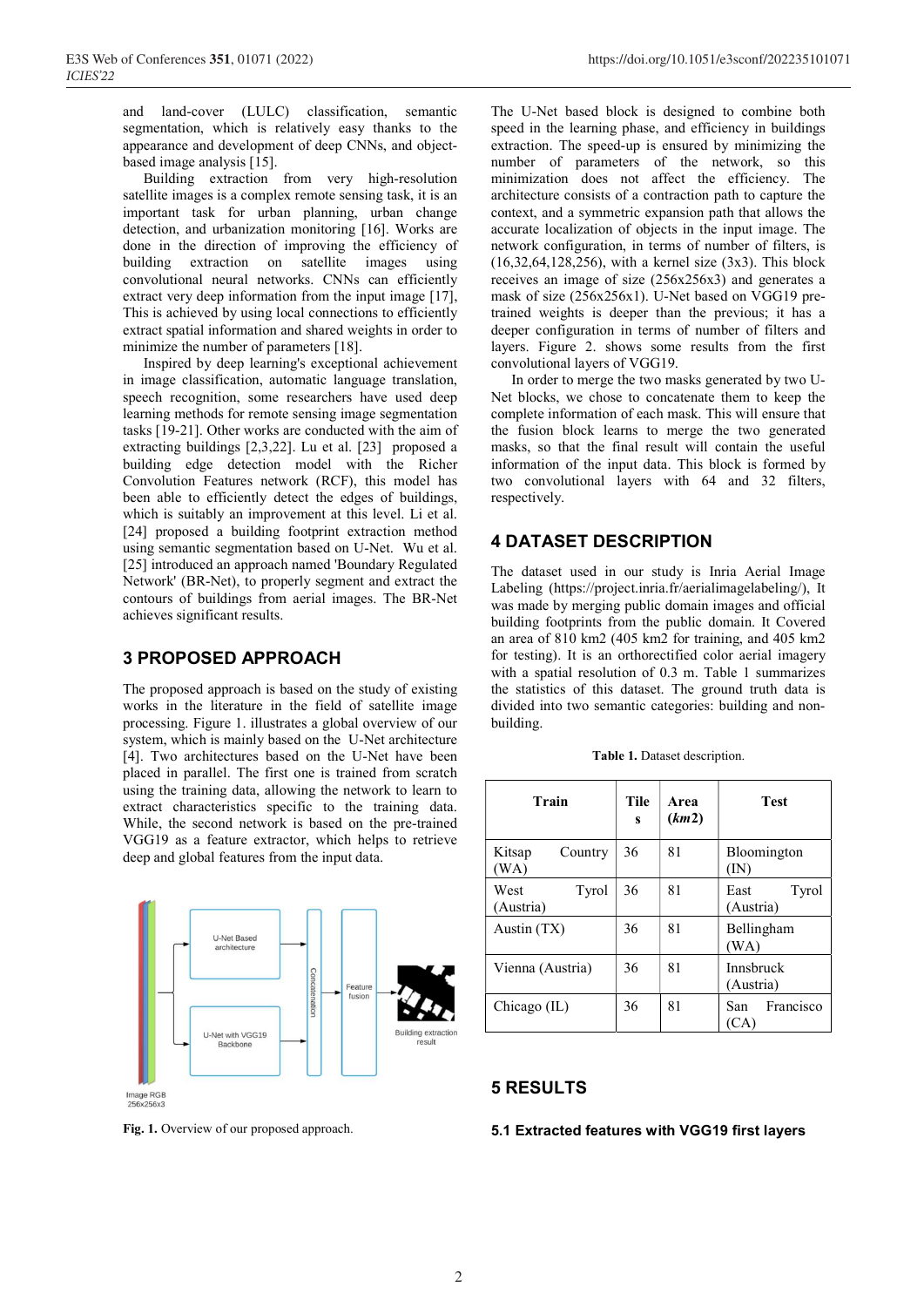We notice in Fig. 2, that b) shows that the filter corresponding to this result distinguishes the buildings from other objects presented in the image, while c) highlights the shadow exists in the image, which will allow our model to learn to distinguish and recognize the shadow in the image. d) showed that the filter corresponding to this result, tends to lighten the trees in the image, which is important, because most satellite images contain, usually, buildings emerged in the trees. e) is an example among others, filters that generate contours and corners that exist in the input image.



**Fig. 1.** Results from VGG19 first convolutional layers.

#### **5.2 Results from the U-Net block**

An important advantage of our system is the possibility to train each module individually. We trained the U-Net block on 7893 images of size 256x256x3, and we validated our results on 877 images. And after 50 iterations, this block achieves an IoU of 76.05\%. This encourages us to overcome the technical limitations we faced, in order to move to data augmentation techniques, and to train our system with powerful GPUs. Fig. 3 illustrates the partial results obtained at this level.



**Fig. 2**. Results from U-Net block, a) input image, b) predicted mask, and c) ground truth

## **3 CONCLUSION AND PERSPECTIVES**

Our approach is based on combining the performance of VGG19, which was trained on the 'imagenet' dataset, and the performance of the U-Net. We used the pre-trained filters of VGG19 as a feature extractor for the U-Net, specifically, we replaced the contraction path of the U-Net with the convolutional layers of VGG19. This architecture was used because it is able to retrieve deeper features from the inputs images. Adding a parallel U-Net network allows us to have an extractor trained specifically on the satellite images, which will permit to merge the performances of each network in order to obtain a remarkable result in the building extraction.

In future work, we will train our system on the entire dataset ( Inria Aerial Image Labeling), in order to have a system that can be generalized better on test data. We will also make use of the data augmentation technique, which will produce improved results compared to those obtained in this paper.

#### **References**

- 1. C. Xiong, Q. Li, and X. Lu, Autom. Constr. (2020)
- 2. H. Yang, P. Wu, X. Yao, Y. Wu, B. Wang, and Y. Xu, Remote Sens. (2018)
- 3. B. Huang, K. Lu, N. Audebert, A. Khalel, Y. Tarabalka, J. Malof, A. Boulch, B. Le Saux, L. Collins, K. Bradbury, S. Lefèvre, and M. El-Saban, in *Int. Geosci. Remote Sens. Symp.* (Institute of Electrical and Electronics Engineers Inc., 2018), pp. 6947–6950
- 4. O. Ronneberger, P. Fischer, and T. Brox, in *Lect. Notes Comput. Sci. (Including Subser. Lect. Notes Artif. Intell. Lect. Notes Bioinformatics)* (2015)
- 5. K. He, X. Zhang, S. Ren, and J. Sun, in *Proc. IEEE Comput. Soc. Conf. Comput. Vis. Pattern Recognit.* (2016)
- 6. E. Shelhamer, J. Long, and T. Darrell, IEEE Trans. Pattern Anal. Mach. Intell. (2017)
- 7. V. Badrinarayanan, A. Kendall, and R. Cipolla, IEEE Trans. Pattern Anal. Mach. Intell. (2017)
- 8. G. Huang, Z. Liu, L. Van Der Maaten, and K. Q. Weinberger, Proc. - 30th IEEE Conf. Comput. Vis. Pattern Recognition, CVPR 2017 **2017**- **Janua**, 2261 (2017)
- 9. Z. Yang, H. Yu, Q. Fu, W. Sun, W. Jia, M. Sun, and Z.-H. Mao, IEEE Trans. Intell. Transp. Syst. (2020)
- 10. G. Mountrakis, J. Im, and C. Ogole, ISPRS J. Photogramm. Remote Sens. **66**, 247 (2011)
- 11. M. Belgiu and L. Drăgu, ISPRS J. Photogramm. Remote Sens. **114**, 24 (2016)
- 12. G. Cheng, C. Yang, X. Yao, L. Guo, and J. Han, IEEE Trans. Geosci. Remote Sens. **56**, 2811 (2018)
- 13. Y. Zhong, X. Han, and L. Zhang, ISPRS J. Photogramm. Remote Sens. **138**, 281 (2018)
- 14. P. Ding, Y. Zhang, W. J. Deng, P. Jia, and A.